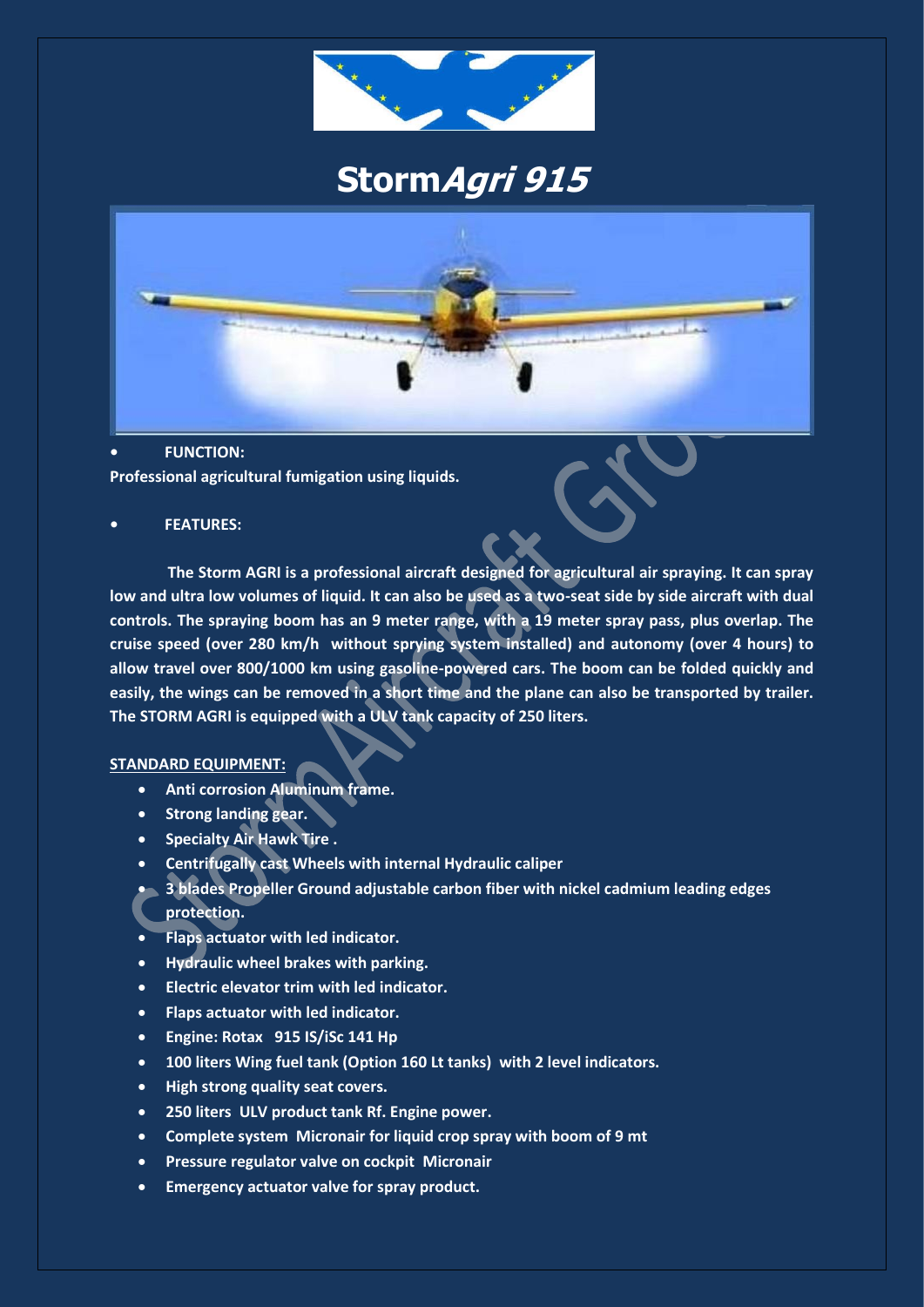#### **INSTRUMENTS:**

- **Airspeed Indicator**
- **Vertical Speed indicator.**
- **Altimeter.**
- **•** Compass.
- **Engine tachometer.**
- **2 Cylinder head temperature.**
- **Oil temperature.**
- **Oil pressure.**
- **Fuel pressure**
- **2 Fuel level indicator**
- **Hour meter.**
- **InterCom VHF**
- **•** Transponder
- **Flaps indicator position**
- **Elevator Trim indicator**
- **Power plug 12v**
- **Micronair Spraying system pressure gauge.**
- **GPS Farm Navigator.**

#### **OPTIONS:**

**Glass Cokpit: 2 Screen 10" Call For Autopilot 2 Axis : Add \$.12.760,00 For Aircraft Recover Parachute: Add \$. 14.800,00** 

#### **DIMENSIONS AND WEIGHTS**

| Wing Span ------------------------ 9,20mt.     |  |
|------------------------------------------------|--|
| Length ------------------------------ 7,15mt.  |  |
| Height ------------------------------ 2,25mt.  |  |
| Cabin Width ----------------------- 1,1mt.     |  |
| Boom width -------------------------9 mt.      |  |
| Max. Take -------------------------- 850Kg.    |  |
| <b>Empty Weight-------------------- 390Kg.</b> |  |
| Carrying----------------------------- 460Kg.   |  |

#### **FEATURES (Standard conditions**

- **Spraying speed --------------------- --- 160 /180 Km/h**
- **VNE (boom deployed) --------------- 220 km/h**
- **VNE Without Sprying System --- 320 km/h**
- **Vs ------------------------------------------ 65 Km/h**
- **Rate of climb (750Kg) ----------------- 900F/min.**



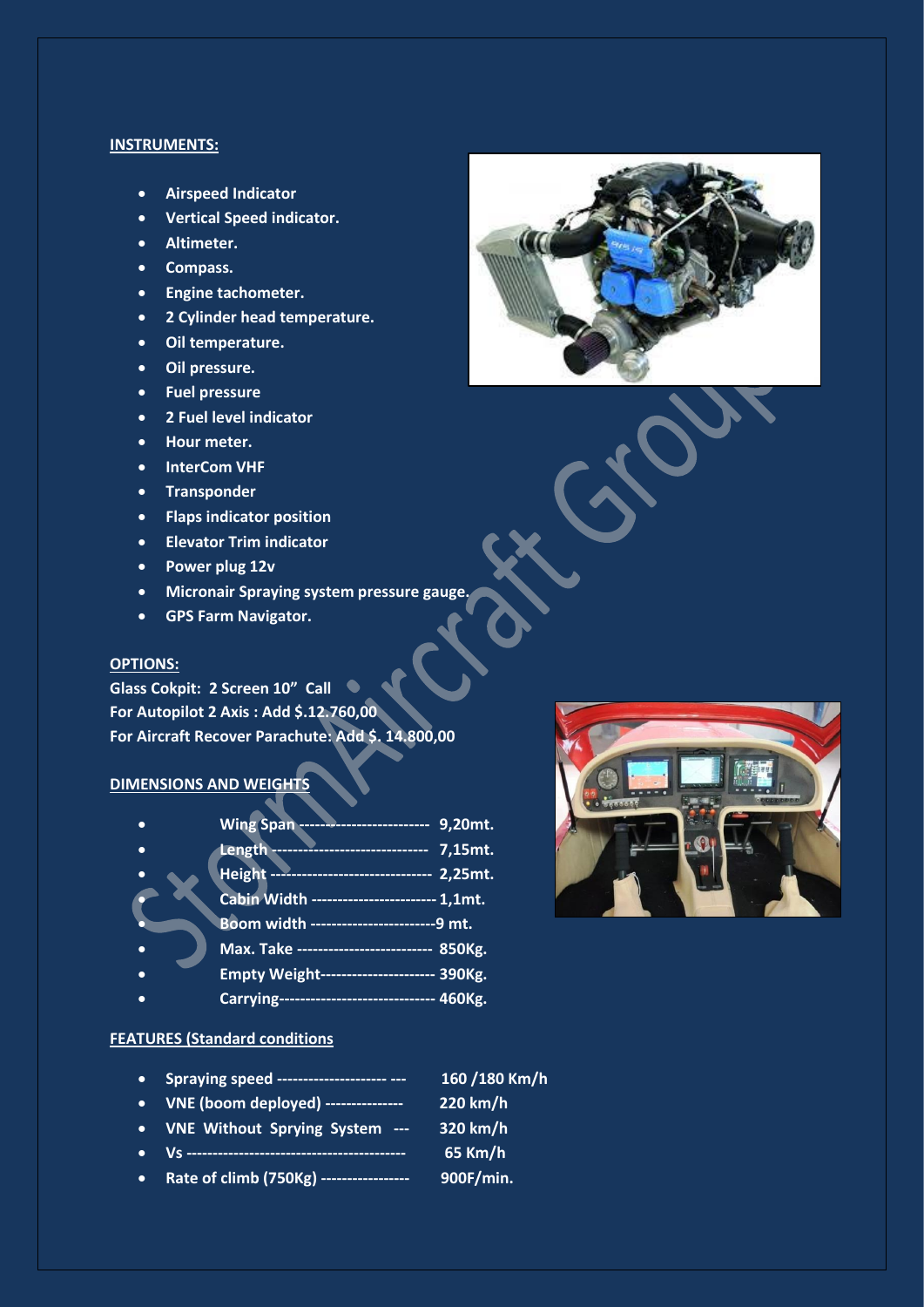**Take off run ---------------------------- 220 mt. Landing run ----------------------------- 180 mt Consumption when spraying ------- 32 – 38 lt//h. Flight endurance ----------------------- 3 H Standard Tanks - 4.30 H Long range tanks Service ceiling : ------------------------- 23000 feets**

### **BENEFITS OF THE AGRICULTURAL AIRCRAFT STORM AGRI**

- **Auto - Electric spraying system allows measuring without starting the engine**
- **"Surgical" cut at the end of the row (no trail)**
- **Low vortexes and disturbance**
- **Electric diaphragm pumps with a nominal pressure MicronAir**
- **Cabin system pressure control valve**
- **19 meter swath pass with overlap**
- **Range: 3 Hectares per minute**

#### **COST OF OPERATION:**

| Aircraft depreciation at 5000 hr ------------- | \$. 36.40 per hour               |
|------------------------------------------------|----------------------------------|
| Engine & Prop replace at 1200 h -------------  | $\frac{1}{2}$ \$. 35.80 per hour |
| Aircraft maintenance --                        | \$. 5.40 per hour                |
| Fuel (at 1.10 \$. per liter) ---               | \$.41.80 per hour                |

# **Cost total per hour of flight-------- \$. 119.40**

## **Price ex Factory: 172. K.\$**

# **Aircraft STORM Agri Always at your service**

**Realize the highest success at lowest costs when flying with one of the safest aircrafts on the market. STORM Agri adaptable, agile, nearly every situation; a medical assignment, Called in the duty of a shark, pipe and power lining, border control, agricultural crop spraying or military missions..etc.**